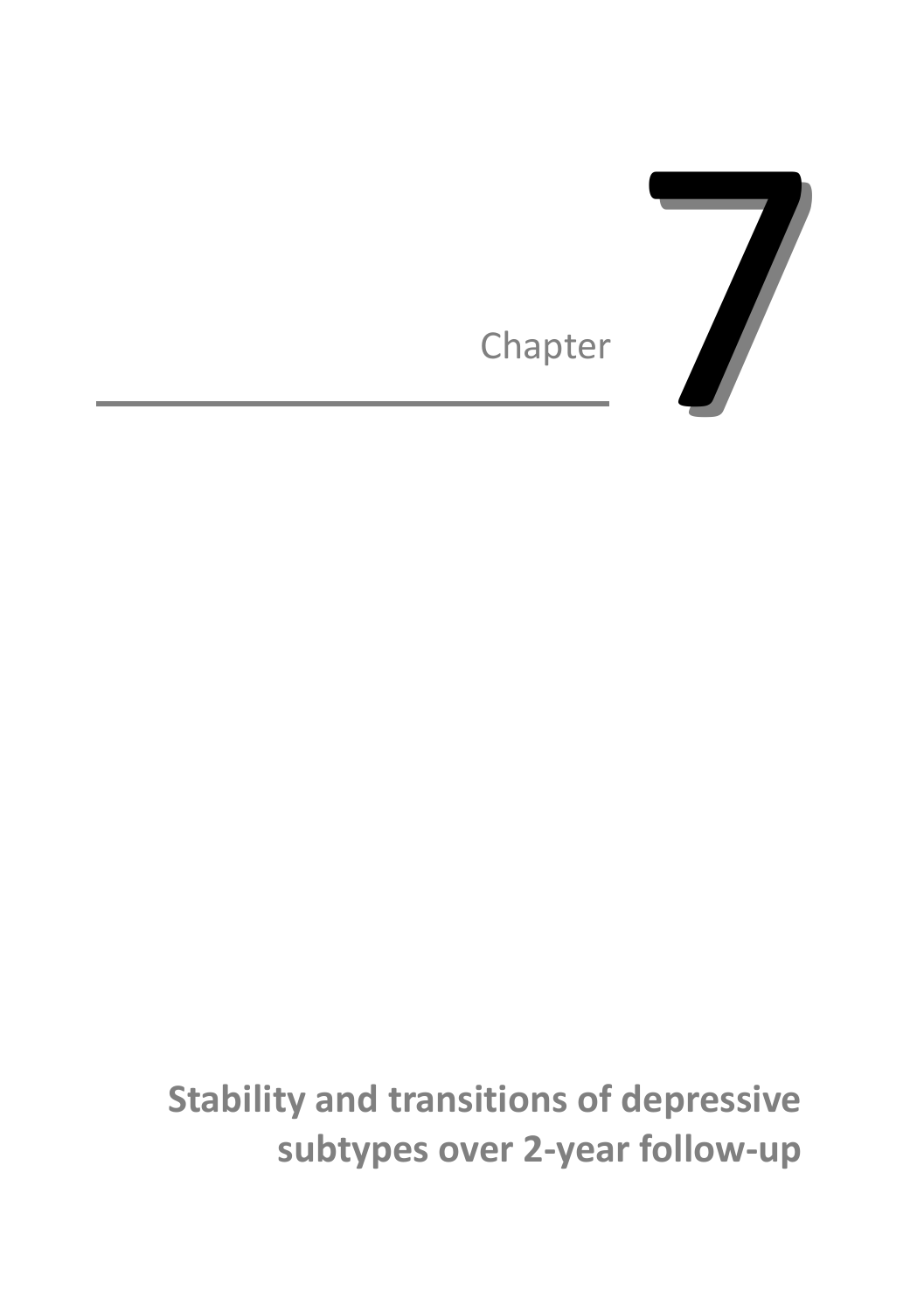#### **ABSTRACT**

**Background** Identifying depressive subtypes is an important tool in reducing heterogeneity of Major Depressive Disorder. However, few studies have examined the stability of putative subtypes of depression over time.

**Methods** The sample included 488 persons from the Netherlands Study of Depression and Anxiety who had Major Depressive Disorder at both baseline and at the 2-year follow-up assessment. A Latent Transition Analysis (LTA) was applied to examine the stability of depressive subtypes across time-points. Differences in demographic, clinical, psychosocial and health correlates between subtypes were evaluated in a subsample of persons with stable subtypes

**Results** Three subtypes were identified at each time-point: a Moderate subtype (prevalence T0 39%, T1 42%), a Severe Typical subtype (T0 30%, T1 25%), and a Severe Atypical subtype (T0 31%, T1 34%). The LTA showed 76% stability across 2-year follow-up, with the greatest stability of the Severe Atypical class (79%). Analyses of correlates in stable subtypes showed a predominance of women and more overweight and obesity in the Severe Atypical subtype, and a greater number of negative life events, and higher neuroticism and functioning scores in the Severe Typical subtype.

**Conclusion** Subtypes of Major Depressive Disorder were found to be stable across 2-year follow-up and to have distinct determinants, supporting the notion that the identified subtypes are clinically meaningful.

Femke Lamers Didi Rhebergen Kathleen R Merikangas Peter de Jonge Aartjan TF Beekman Brenda WJH Penninx

**Published in:** Psychological Medicine 2012; 17: 1-11.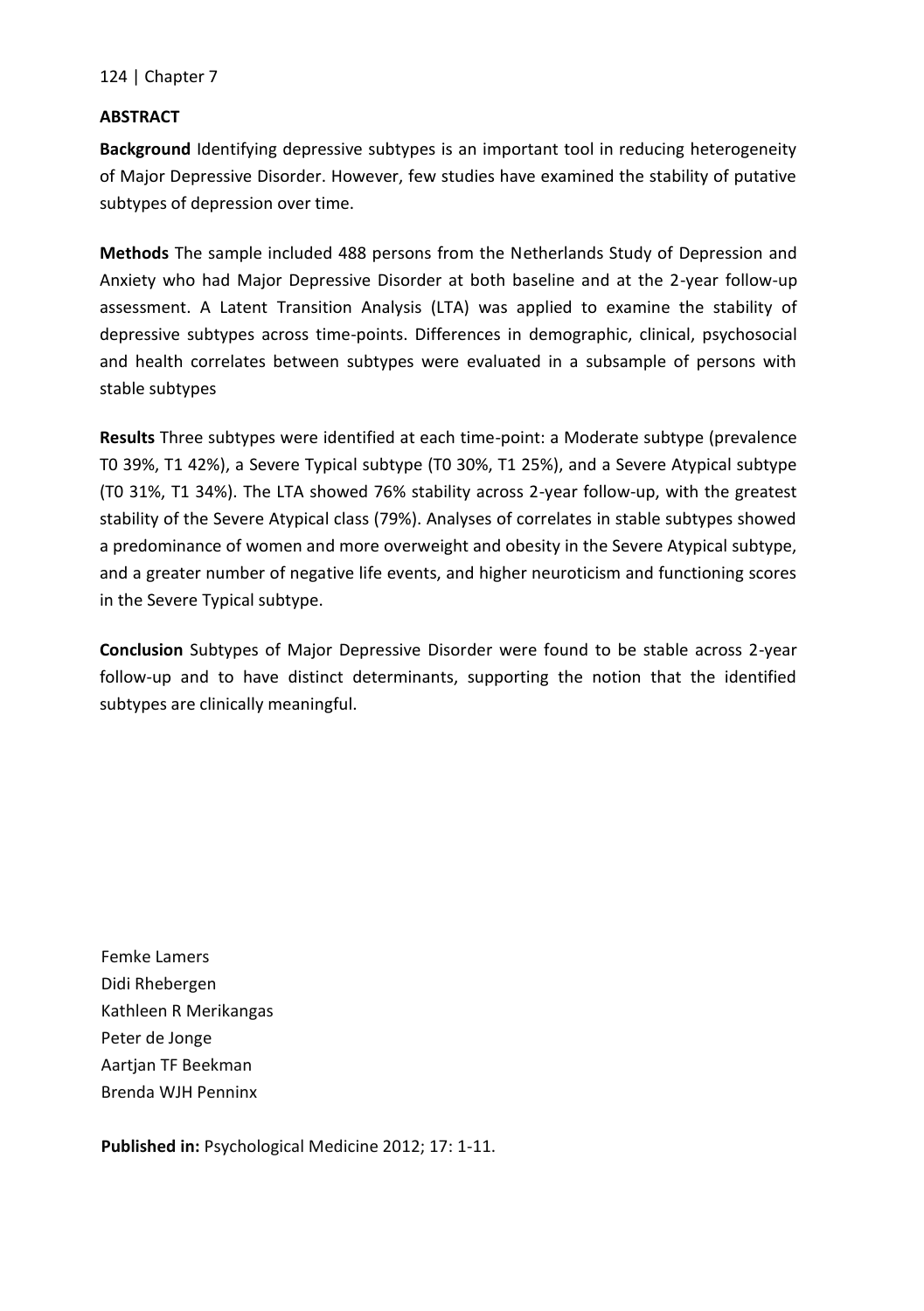### **INTRODUCTION**

Over the past several decades, there has been substantial research devoted to the identification of depressive subtypes based on distinct symptom profiles, treatment response, and clinical correlates. For example, the atypical depression subtype was identified after this subgroup was found to have preferential response to monoamine oxidase (West and Dally, 1959). Depressive subtypes play an important role because differences in symptom profiles are likely the result of unique psychobiological underpinnings. Two of the subtypes that are currently included in DSM-IV include melancholic and atypical depression, and are coded as depression specifiers. Different clinical and biologic correlates of these subtypes including different directions of dysregulation of the stress response system have been identified (Gold and Chrousos, 2002). Such differences may provide clues to differential etiological pathways and may inform the development of therapeutic interventions targeting specific subtypes.

Few studies have investigated the stability of depressive subtypes, an essential requirement for the validity of the delineation of subtypes. Studies that have examined the longitudinal stability of depressive subtypes have shown low to moderate stability of subtypes (Young et al., 1987; Coryell et al., 1994; Angst et al., 2007), with greater stability between adjacent episodes (Coryell et al., 1994). Evidence regarding the stability of individual symptoms has been inconsistent (Paykel et al., 1976; Young et al., 1990; Lewinsohn et al., 2003; Minor et al., 2005), but some research has demonstrated that neurovegetative symptoms of depression are relatively stable (Stunkard et al., 1990; Nierenberg et al., 1996). A small study evaluating the severity score of atypical, melancholic and psychotic subscales found low consistency between 2 episodes (Oquendo et al., 2004). Instability of subtypes on the other hand, may reflect the role of extrinsic factors (environmental factors) on depression, rather than negating the validity of these subtypes.

As opposed to subtype definitions purely based on descriptive clinical data, data-driven analytic techniques, such as Latent Class Analyses (LCA) that group persons with similar symptom profiles, have provided empirical evidence for the existence of subtypes such as atypical depression (Sullivan et al., 1998; Lamers et al., 2010). An extension of the crosssectional latent class analysis model is the latent transition analysis model (LTA), which can be used to estimate transition patterns among subtypes in longitudinal data. To our knowledge, no previous study has applied such transition models to examine the stability and transitions of depressive subtypes over time.

We previously identified 3 subtypes of depression using data from the baseline measurement of the large-scale Netherlands Study of Depression and Anxiety; a moderate subtype, a severe melancholic/typical subtype, and a severe atypical subtype, each with distinct correlates (Lamers et al., 2010). The aim of the current study was to evaluate the 2 year longitudinal stability and transition patterns of depressive subtypes in a cohort of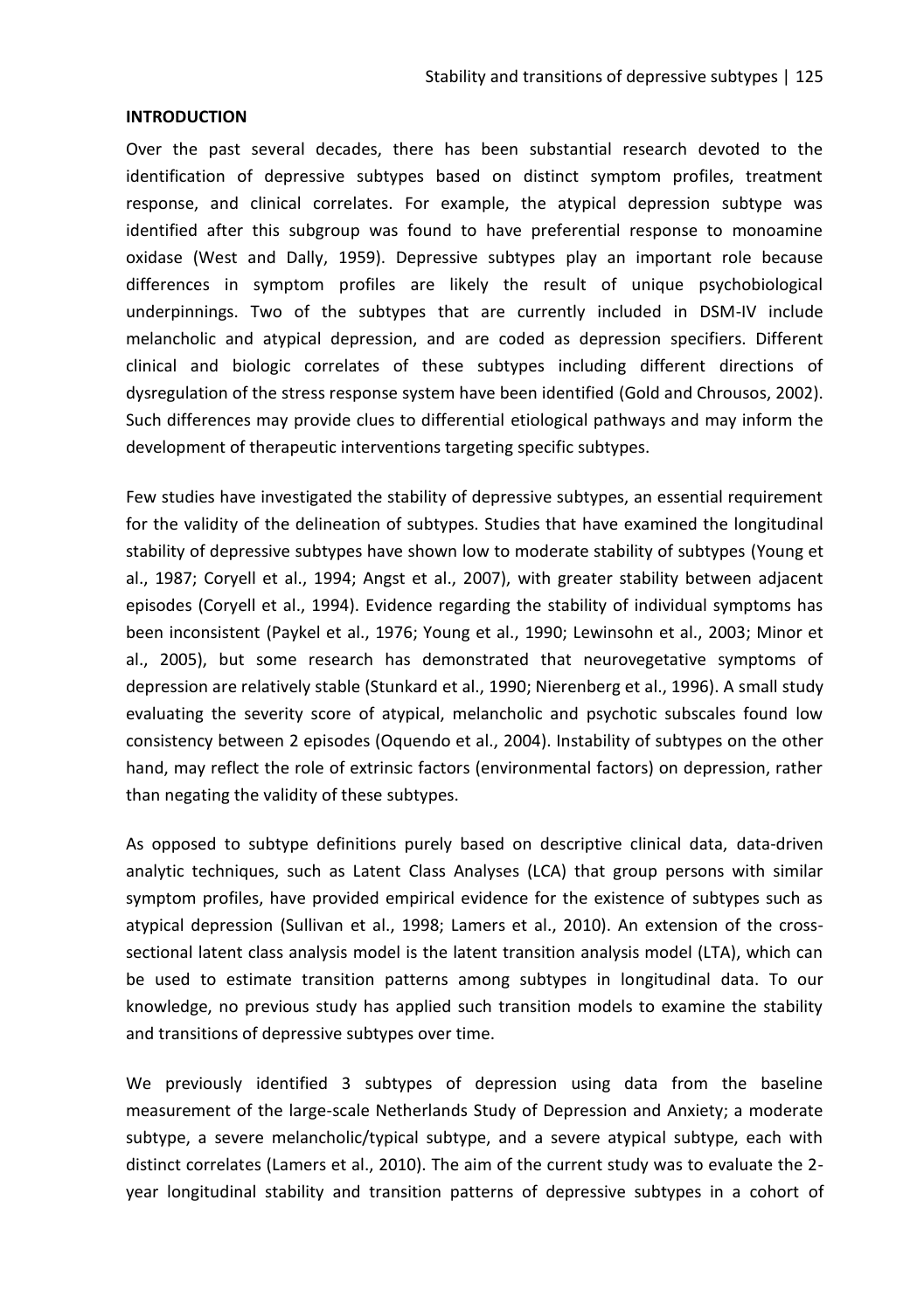adults with Major Depressive Disorder from the Netherlands Study of Depression and Anxiety (NESDA). Because stable subtypes possibly are more reliable ('purer' cases) than subtypes based on cross-sectional data, and analyses of correlates of stable subtypes will therefore give a more accurate picture of the true correlates of a subtype, a second aim of this study was to study correlates of stable subtypes.

# **METHODS**

# **Sample**

Data from the baseline measurement and the 2-year follow-up measurement from the Netherlands Study of Depression and Anxiety (NESDA) was used. The Netherlands Study of Depression and Anxiety (NESDA) is a longitudinal naturalistic cohort study, consisting of 2981 persons (18 to 65 years) including those with lifetime and/or current anxiety and/or depressive disorders (n=2329; 78%) and healthy controls (persons without depressive or anxiety disorders, n=652; 22%) (Penninx et al., 2008). Participants were recruited from the community (n=564; 19%), primary care (n=1610; 54%) and specialized mental health care (n=807; 27%) from September 2004 through February 2007 at three study sites (Amsterdam, Groningen, Leiden). Exclusion criteria used were: (1) a primary clinical diagnosis of psychotic disorder, Obsessive Compulsive Disorder, Bipolar Disorder, or severe addiction disorder, and (2) not being fluent in Dutch. A detailed description of the NESDA study design can be found elsewhere (Penninx et al., 2008). At baseline and at 2-year follow-up, participants were invited for a 4-hour interview at one of the three study sites during which information was collected on psychopathology, demographic characteristics, physical and psychosocial functioning. It further included a medical assessment, computer tasks and two selfadministered questionnaires. The response rate at the 2-year follow-up interview was 87.1% (n=2596), and attrition was associated with younger age, lower educational level, non-North European descents, being recruited in Amsterdam, no previous participation in research and having Major Depressive Disorder (Lamers et al., 2012). For the current study all patients with a current (12-month) diagnosis of Major Depressive Disorder at both the baseline and 2-year follow-up interviews were selected (n=488).

## *Depressive symptoms*

Ten depressive symptoms were used as indicator variables in the LCA analyses in order to identify depression subtypes. Nine depression key symptoms of the DSM-IV were based on the Dutch version of Composite International Diagnostic Interview (CIDI) lifetime version 2.1, (World Health Organization, 1997; Andrews and Peters, 1998) which was used to diagnose depressive and anxiety disorders according to DSM-IV criteria and conducted by specially trained clinical research staff. Changes in appetite and weight were used as two separate variables. The items were coded as 'not present' or 'present', except for the items regarding changes in appetite, weight, sleep and psychomotor disturbance, where 4 categories were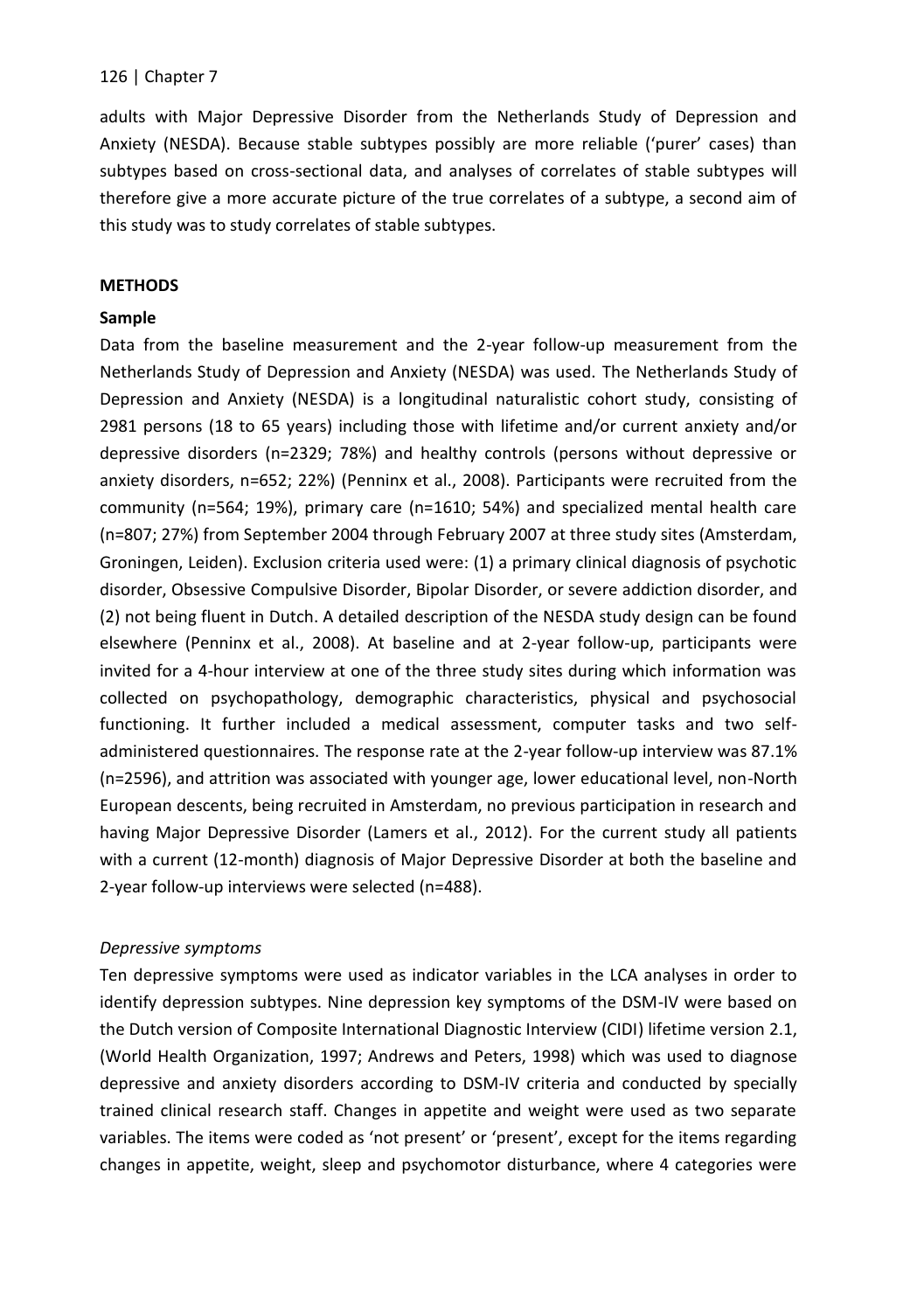created, so for example for weight the categories where: absence of symptom, weight loss, weight gain, and both gain and loss.

#### *Correlates of subtypes*

All correlates were measured at baseline and using Dutch versions of the listed instrument. Socio-demographic variables were collected during the baseline interview. Clinical characteristics such as age of onset of the depressive disorder and comorbid anxiety disorders were assessed in the CIDI. Duration of depressive symptoms during the 4 years prior to the baseline measurement was collected using the life chart method (Lyketsos et al., 1994). First, to refresh the respondent's memory, important life events were recalled and in a second step the presence or absence of depressive symptoms was assessed for the 4 years prior to baseline. The percentage of months with depressive symptoms was calculated from this information. The presence of manic symptoms was assessed using the 15-item Mood Disorder Questionnaire (MDQ) (Hirschfeld et al., 2000), a positive family history in first degree family members was assessed with the Family Tree Inventory (Fyer and Weissman, 1999), and severity of depressive symptoms was assessed with the of the 30-item Inventory of Depressive Symptomatology (IDS) (Rush et al., 1996; 2011). Further, we assessed several psychosocial variables. Overall functioning was measured with the World Health Organization Disability Assessment Schedule II (WHODAS) (Chwastiak and Von Korff, 2003; Buist-Bouwman et al., 2008). Neuroticism was assessed using the NEO-FFI (Costa and McCrae, 1995; Hoekstra et al., 1996). Childhood trauma was assessed using a structured inventory from a Dutch longitudinal cohort study (NEMESIS) (de Graaf et al., 2002), and an index (range 0-4) was constructed incorporating the occurrence and frequency of 4 types of abuse before age 16 (emotional neglect, psychological abuse, physical abuse, and sexual abuse). The number of negative life events in the last year was assessed with the Brugha questionnaire (Brugha et al., 1985). Also, physical health indicators were included. Respondents were asked whether they were currently smoking (yes/no). Pain was measured using a count of pain locations (range 0-7) listed in the Chronic Graded Pain scale (Von Korff, 2001). Objective and standardized assessments of height, weight, waist circumference and blood pressure were performed. Body Mass Index (BMI) was calculated as kilograms divided by meter squared and categorized as underweight-normal (BMI<25), overweight (25≤BMI<30) and obese (BMI≥30). No separate category for underweight was formed because there were only few persons with a BMI<18.5.

#### **Statistical analyses**

Latent Transition Analysis (LTA) was done using Mplus, version 6.1. The first step in the analyses was to perform separate LCAs on the baseline and 2-year follow-up measurement to evaluate the number of classes at each time-point. In LCA it is assumed that a latent categorical variable explains the association among a set of observed depressive symptoms. Two sets of parameters are estimated: 1) latent class probabilities or class prevalences and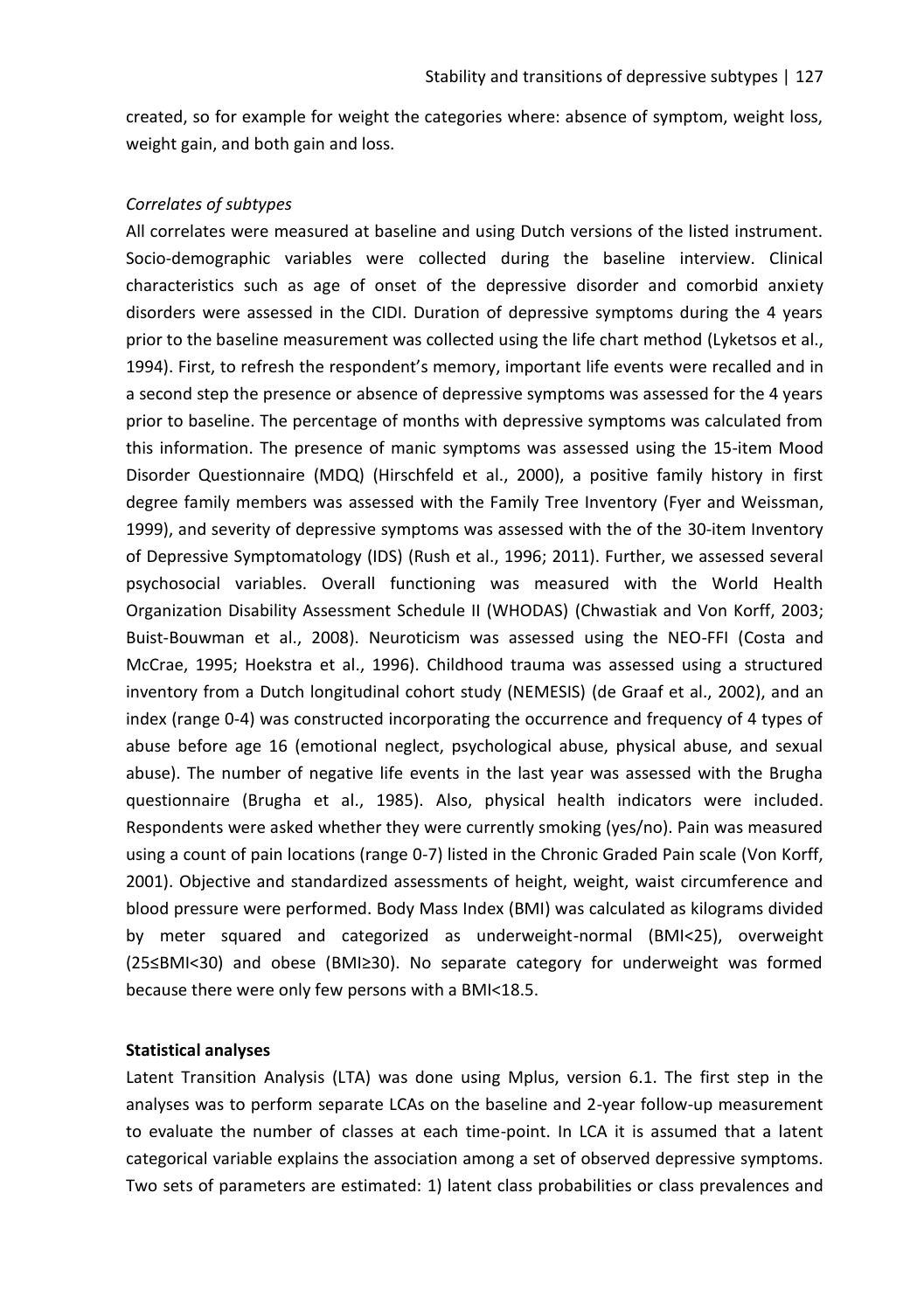2) conditional probabilities, i.e. estimated probabilities of observed variables given that the individual is a member of that class. Model selection was based on Bayesian Information Criterion (BIC) and sample size adjusted BIC (ssaBIC) (lower values are preferred) (Yang, 2006; Nylund et al., 2007), and interpretability of identified classes.

In the second step, we evaluated whether full or partial measurement invariance could be assumed (Nylund, 2007), as the identified classes in both baseline and 2-year follow-up assessments had very similar symptom profiles with only few differences in probabilities. Models holding all parameter estimates equal across measurements (full measurement invariance) or holding part of the parameter estimates equal across measurements (partial measurement invariance) were run. To assess differences in model fit between a model without constraints and models with full/partial measurement invariance, -2 loglikelihood tests were used. These showed that partial measurement invariance could be assumed (i.e. model fit not significantly different from unrestrained model) and therefore partial measurement invariance was used in the final LTA model.

The third step of the analyses was performing the Latent Transition Analysis (LTA) (Graham et al., 1991; Collins and Wugalter, 1992), which aims to evaluate the probability of a transition from a symptom profile (or class) at one time point to a profile at a later time point. It builds on the LCA measurement model, which provides the measurement component of the model to capture the symptom profiles, and adds a longitudinal structural component to estimate changes among the profiles over time. The model estimates latent transition probabilities indicating change and/or stability of classes.

After persons were assigned to their most likely class, based on posterior probabilities, SPSS 19 was used to evaluate baseline correlates of stable subtypes in univariable and multivariable analyses, including multinomial logistic regression. Analyzing the correlates of stable subtypes may give a more accurate picture of distinct characteristics of subtypes than subtypes derived from cross-sectional LCA, as stable subtypes are possibly more homogeneous and therefore more reliable than the subtypes found in cross-sectional studies.

## **RESULTS**

## *Cross-sectional models*

Table 1 presents the fit indices for the latent class models. For the baseline measurement (T0), BIC pointed to a 2 or 3-class solution and ssaBIC to a 3 or 4-class solution. For the follow-up measurement (T1) both BIC and ssaBIC pointed to the 3-class solution. As the 3 class model was also indicated by both indices at baseline we also adopted the 3-class model for the baseline measurement. The same model was previously found to have the best fit using a larger sample of depressed persons at baseline (n=818) (Lamers et al. 2010).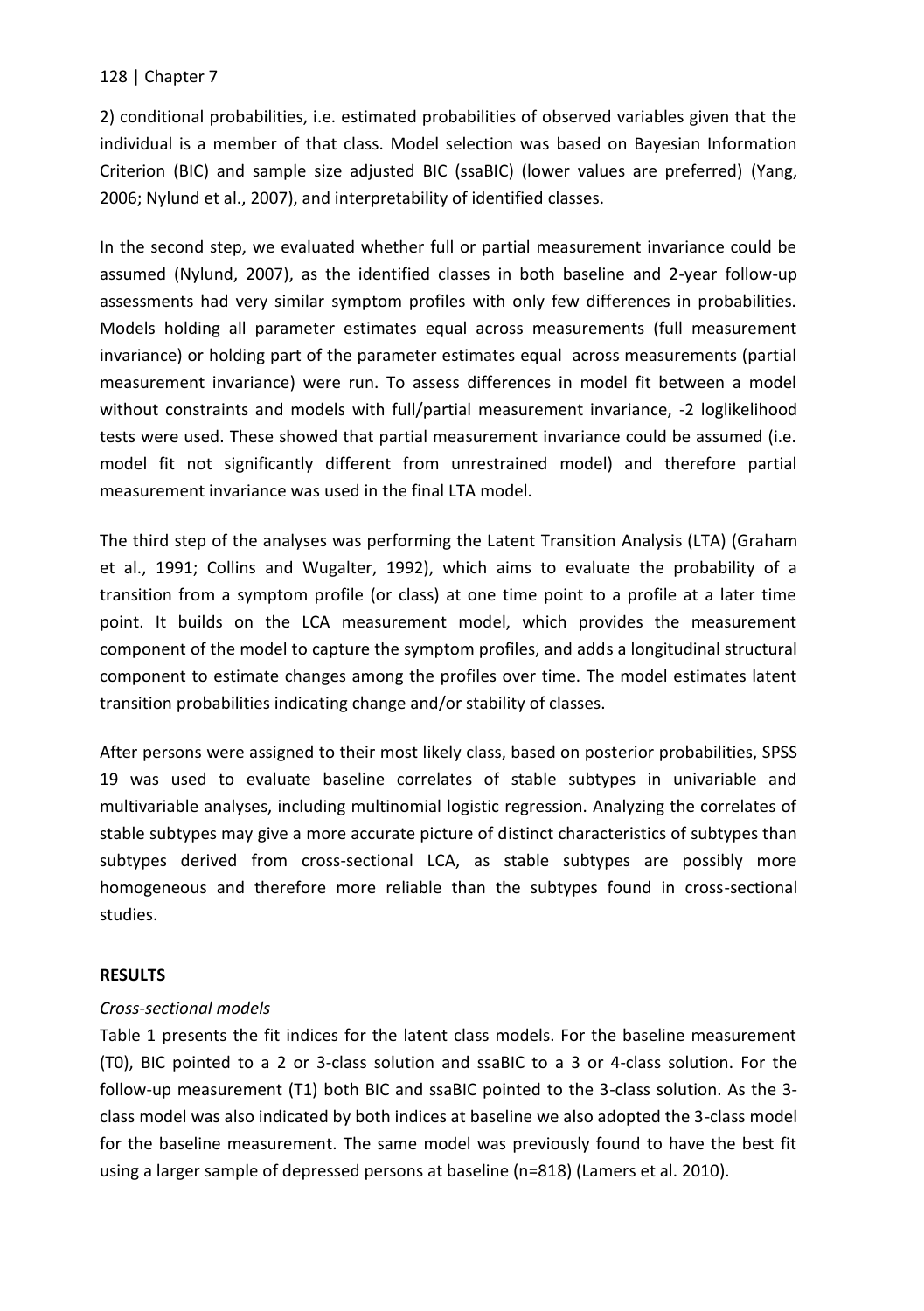|         | <b>BIC</b> | ssaBIC   |  |
|---------|------------|----------|--|
| T0      |            |          |  |
| 1 class | 6426.931   | 6369.800 |  |
| 2 class | 6360.463   | 6243.027 |  |
| 3 class | 6371.164   | 6193.422 |  |
| 4 class | 6430.554   | 6192.507 |  |
| 5 class | 6504.612   | 6206.259 |  |
| T1      |            |          |  |
| 1 class | 6647.921   | 6590.790 |  |
| 2 class | 6612.107   | 6494.670 |  |
| 3 class | 6601.903   | 6424.161 |  |
| 4 class | 6666.597   | 6428.550 |  |
| 5 class | 6749.849   | 6451.496 |  |

**Table 1**. Fit indices for the latent class models at each time point.

Figure 1 presents the symptom probabilities across classes at both measurements. The three classes represented a Severe Typical class (estimated prevalence T0: 29.6%; T1: 24.7%) characterized by typical symptoms such as decreased appetite, weight loss and insomnia. A second class was labeled Severe Atypical (T0 30.9%; T1 33.7%), and was characterized by atypical symptoms such as increased appetite and weight gain. The third class was labeled Moderate (T0: 39.4%; T1: 41.5%), as its symptom probabilities were overall lower than the other two classes, with lowest endorsement rates on feelings of worthlessness and suicidal thoughts. Small differences between the baseline and 2-year follow-up solutions were observed in the form of somewhat different probabilities for the items sleep, psychomotor changes and suicidal thoughts. For all classes, the probability of suicidal thoughts was lower in Wave 3. Overall, the observed differences in probabilities did not change the main interpretation of the 3 classes across measurements.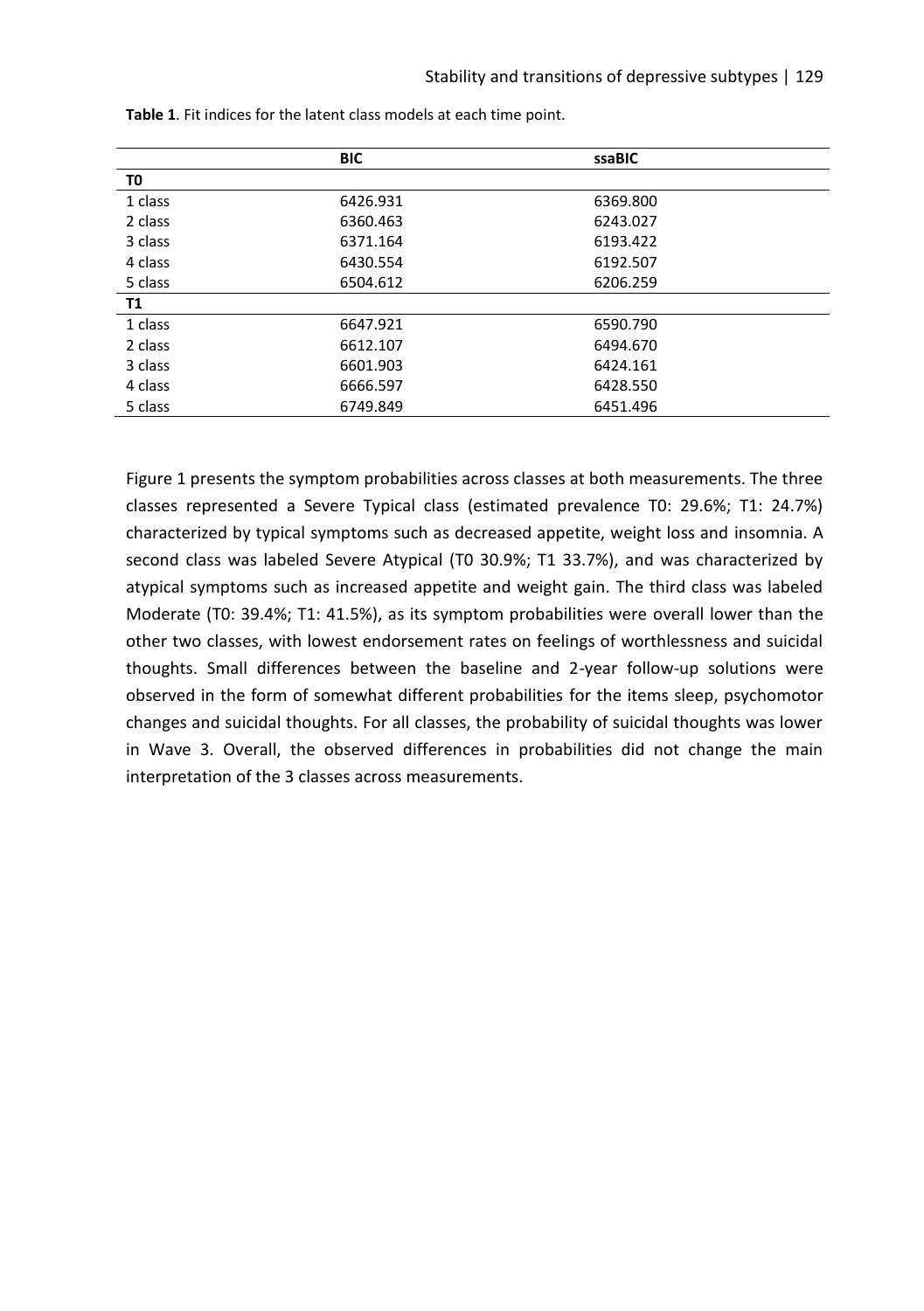



Abbreviations: M Moderate; SA Severe Atypical; ST Severe Typical

## *Latent Transition Analyses*

Table 2 shows the estimates transition probabilities from the LTA model. The estimated probabilities in the diagonal, which can be interpreted as coefficients of class stability, are all above 0.70 indicating relative stability across measurements. Highest stability was achieved in the Severe Atypical class (probability 0.79). The least stable class, but still with a stability coefficient of 0.70, was the Severe Typical class. As for change, most transitions seemed to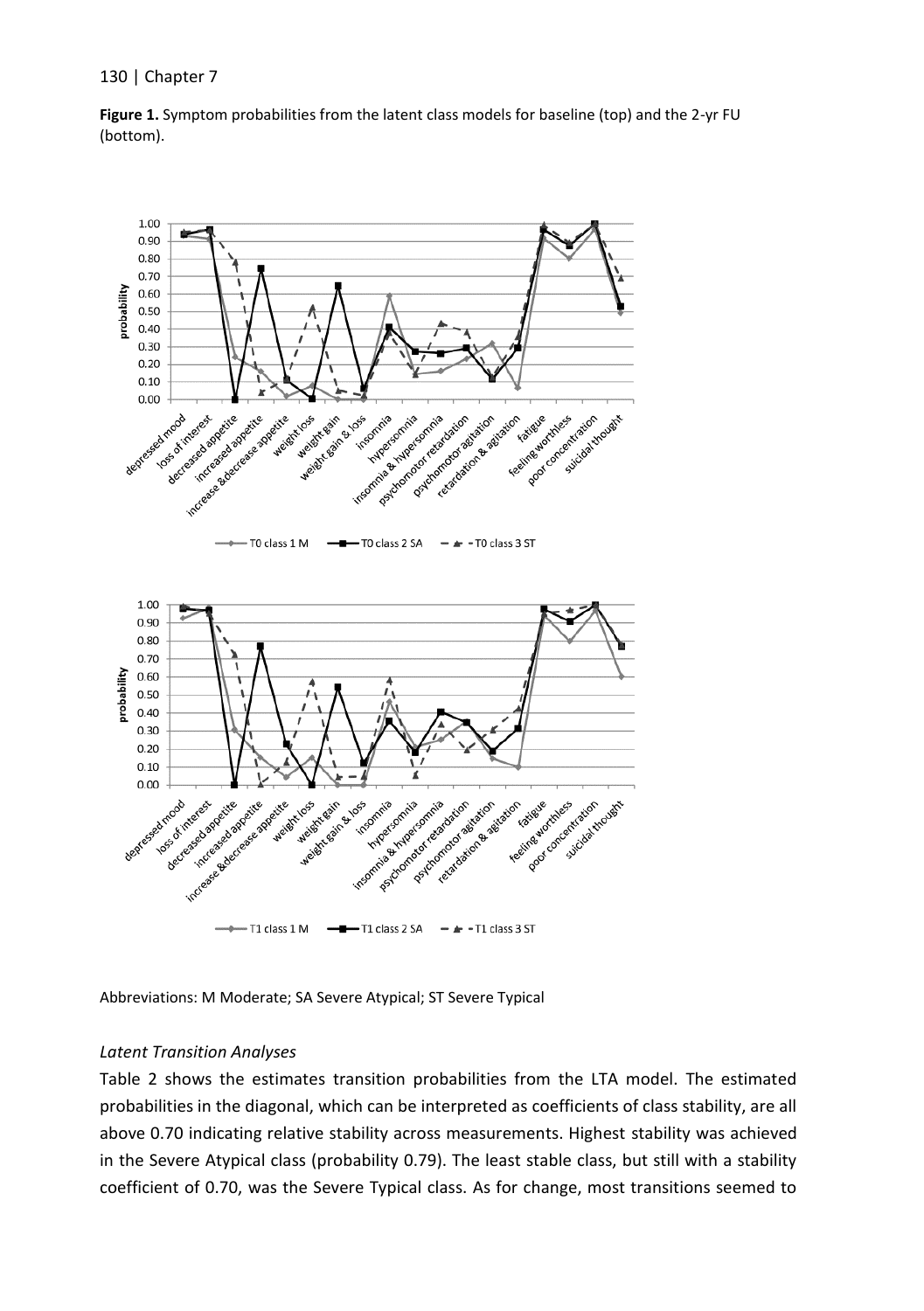occur from the Severe Typical to the Moderate class (probability 0.24), and to a somewhat lesser extent from the Moderate to the Severe Atypical class (probability 0.19). Interestingly, there was hardly any change from the Moderate to the Severe Typical class.

|    |                 | Τ1       |                |                 |  |
|----|-----------------|----------|----------------|-----------------|--|
|    |                 | Moderate | Severe Typical | Severe Atypical |  |
|    | Moderate        | 0.779    | 0.027          | 0.194           |  |
| TO | Severe Typical  | 0.243    | 0.706          | 0.051           |  |
|    | Severe Atypical | 0.117    | 0.089          | 0.794           |  |

Table 2. Estimated transition probabilities across the latent classes (n=488)

# *Correlates of stable subtype groups*

Previous analyses of the Severe Typical, Severe Atypical and Moderate subtypes using baseline data only, revealed distinct patterns of correlates for the three subtypes (Lamers et al., 2010). Analyzing the correlates of stable subtypes may give a more accurate picture of distinct characteristics of subtypes, as stable subtypes are possibly more homogeneous and therefore more reliable than the subtypes found in cross-sectional studies. Therefore we evaluated the correlates in the stable subtypes. Table 3 shows the characteristics of the 3 stable subtypes of depression. Differences in sex, age and years of education were observed between stable subtypes, with the Severe Atypical subtype showing a preponderance of females and somewhat younger age, while the Severe Typical subtype had fewer years of education. The prevalence of Panic Disorder with Agoraphobia was considerably lower in the Moderate subtype. The Moderate subtype also had an older age of onset and the lowest symptom severity. Of the psychosocial characteristics, functioning (WHODAS) score and neuroticism were higher in the Severe Typical subtype. Differences in physical health indicators were observed for current smoking at baseline which was highest in the Severe Typical subtype and lowest in the Severe Atypical subtype, and number of pain locations which was lower in the Moderate subtype. Further, BMI was highest in the Severe Atypical subtype, which also had the largest proportion of overweight and obese persons and had a higher number of metabolic syndrome components.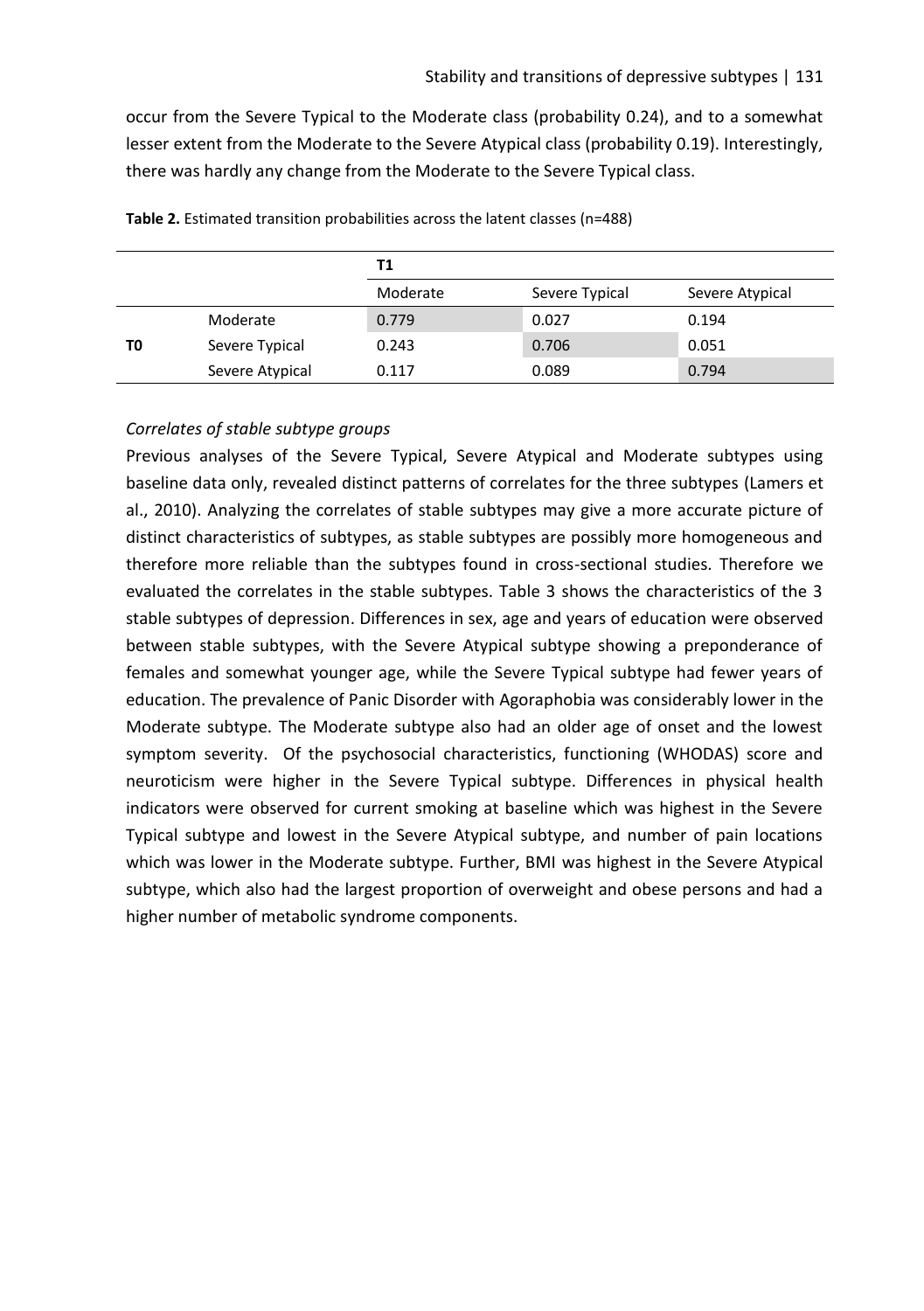**Table 3.** Characteristics of stable subgroups (n=394).

| <b>Typical</b><br>Atypical<br>p-value<br>$n = 161$<br>$n = 111$<br>$n = 122$                                 |  |
|--------------------------------------------------------------------------------------------------------------|--|
|                                                                                                              |  |
|                                                                                                              |  |
| Socio-demographics                                                                                           |  |
| Female (%)<br>61.5<br>65.8<br>79.5<br>< 0.01                                                                 |  |
| 43.8 (11.4)<br>40.2 (12.1)<br>39.6 (12.1)<br>< 0.01<br>Age, mean (sd)                                        |  |
| Yrs of education, mean (sd)<br>12.4(3.2)<br>10.8(3.1)<br>11.3(3.3)<br>< .0001                                |  |
| <b>Clinical characteristics</b>                                                                              |  |
| Age onset, median (IQR)<br>27.0 (17.0-40.0)<br>22.0 (17.0-34.0)<br>22.0 (16.0-32.0)<br>.03                   |  |
| $0.40(0.19 - 0.66)$<br>Duration sx (% time), median (IQR)<br>$0.31(0.14 - 0.56)$<br>$0.29(0.15-0.58)$<br>.17 |  |
| Severity sx, mean (sd)<br>39.1 (10.0)<br>< .0001<br>30.5(11.4)<br>35.2 (35.2)                                |  |
| 9.9<br>MDQ manic sx (%)<br>15.0<br>.42<br>10.7                                                               |  |
| Positive family history depression (%)<br>76.3<br>81.7<br>82.8<br>.34                                        |  |
| Comorbid dx (%)                                                                                              |  |
| Panic with agoraphobia<br>11.8<br>29.7<br>.001<br>24.6                                                       |  |
| Social phobia<br>34.2<br>43.2<br>43.4<br>.19                                                                 |  |
| GAD<br>33.5<br>43.2<br>.22<br>34.4                                                                           |  |
| Psychosocial                                                                                                 |  |
| Functioning, mean (sd)<br>30.8(15.5)<br>37.0 (14.6)<br>< .0001<br>41.7 (15.5)                                |  |
| Neuroticism, mean (sd)<br>41.2(6.5)<br>45.1(5.1)<br>43.8(6.5)<br>< .0001                                     |  |
| Extraversion, mean (sd)<br>32.9(7.5)<br>32.1(6.9)<br>32.3(6.1)<br>.59                                        |  |
| Childhood trauma index, median (IQR)<br>$1(0-2)$<br>$1(0-3)$<br>$1(0-2)$<br>.15                              |  |
| No. negative life events, median (IQR)<br>$1(0-2)$<br>$1(0-2)$<br>$1(0-2)$<br>.06                            |  |
| <b>Physical health</b>                                                                                       |  |
| Current smoking (%)<br>45.3<br>< .0001<br>59.5<br>32.8                                                       |  |
| No. pain locations, mean (sd)<br>3.7(1.7)<br>4.3(1.7)<br>4.1(1.7)<br>.01                                     |  |
| Body mass index, mean (sd)<br>< .0001<br>25.5(5.9)<br>24.2 (4.8)<br>28.7(6.0)                                |  |
| <b>BMI</b> categories                                                                                        |  |
| Normal & underweight (BMI<25)<br>< .0001<br>60.9<br>60.4<br>28.7                                             |  |
| Overweight (BMI 25.0-29.9)<br>22.4<br>27.0<br>37.7                                                           |  |
| Obese (BMI≥30)<br>16.8<br>12.6<br>33.6                                                                       |  |

Multivariable multinomial logistic regression analyses were performed to compare stable subtypes, using all variables with p≤.10 in univariable analyses, except for symptom severity, which was not included because it was considered to be a distinct component of the classification/subtypes. First, the stable Moderate subtype was used as reference in the comparison with the Severe Atypical and Severe Typical subtype, and then the 2 severe stable subtypes where compared, using the Severe Typical stable subtype as reference (Table 4). For the comparisons with the Moderate stable subtype as reference, being female was associated with the Severe Atypical stable subtype. Years of education was inversely associated with both Severe stable subtypes, and having Panic Disorder with Agoraphobia was associated with a twofold higher odds of being in the Severe Typical stable subtype compared to the Moderate stable subtype, although this association was only not significant (p=.06). Age of onset was inversely associated with the Severe Atypical subtype. Having a higher functioning score was associated with the Severe Typical stable subtype, while higher scores on the neuroticism scale were significantly associated with a higher odds of being in a severe stable subtype compared to the Moderate stable subtype. The number of negative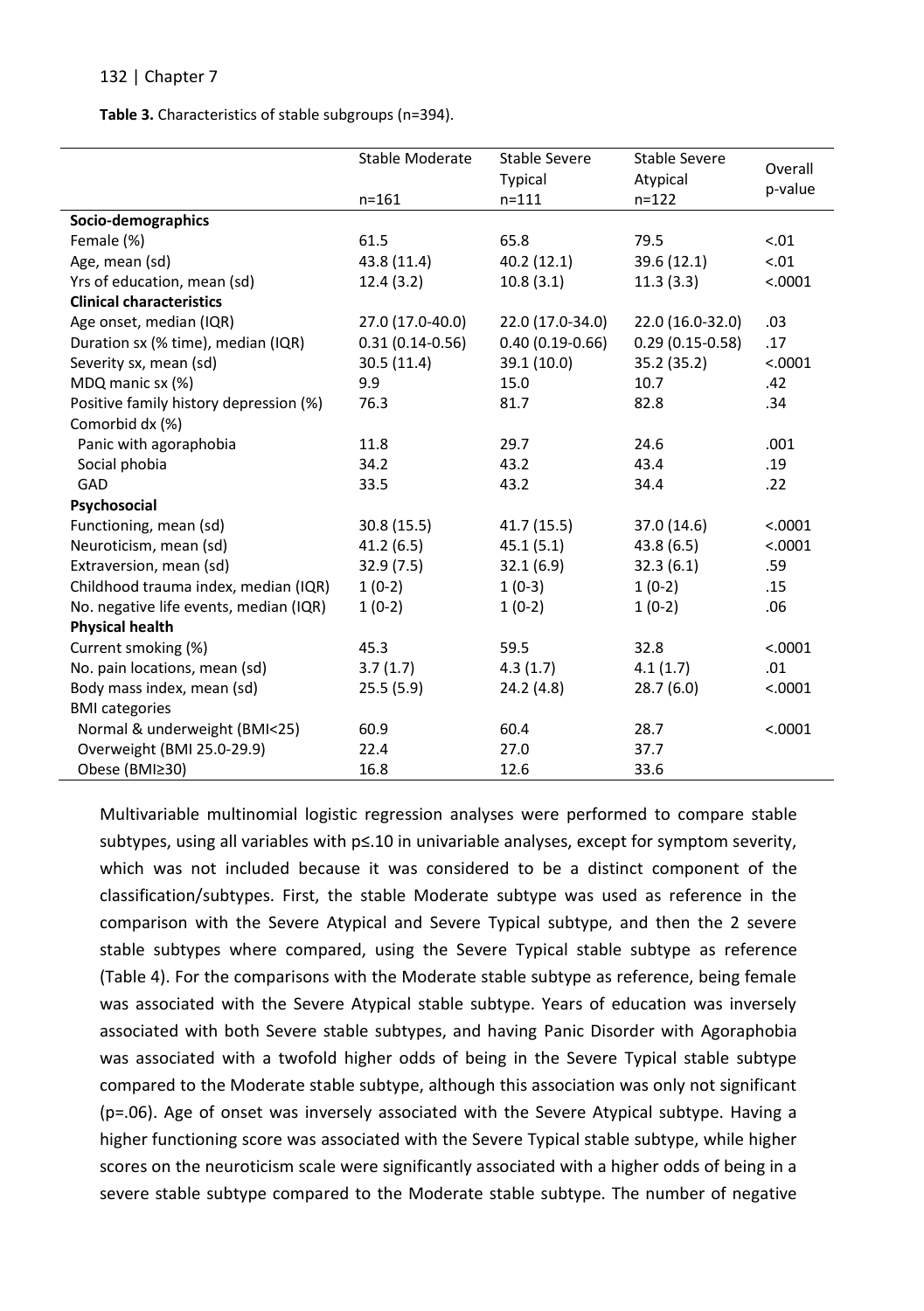life events was also associated with a higher odds ratio of being in the Severe Typical stable subtype. Of the physical health indicators, current smoking was inversely associated with the Severe Atypical stable subtype, while being overweight or obese was associated with a strongly increased odds ratio of having the Severe Atypical subtype compared to the Moderate subtype.

As for the direct comparison of the two Severe stable subtypes, we observed that being female and being overweight or obese was associated with having a higher odds of having the Severe atypical stable subtype compared to the Severe Typical subtype, while a higher childhood trauma index score and current smoking were inversely associated with the Severe Atypical subtype. Age of onset was marginally and inversely associated with the Severe Atypical subtype (p=.06). In a separate model with all variables from Table 4 except for BMI, we evaluated the associations between metabolic syndrome and its separate component with the Severe Atypical stable subtype. Having metabolic syndrome was significantly associated with the Severe Atypical stable subtype (OR 2.58 [95% CI 1.31-5.08]). Of the separate components only high waist circumference was significantly associated with the Severe Atypical subtype (OR 4.47 [95% CI 2.21-9.03]) (not tabulated).

|                                 | SevereTypical       | Severe Atypical   | Severe Atypical      |
|---------------------------------|---------------------|-------------------|----------------------|
|                                 | VS                  | <b>VS</b>         | VS                   |
|                                 | Moderate (=ref)     | Moderate (=ref)   | SevereTypical (=ref) |
| Socio-demographics              |                     |                   |                      |
| Female                          | $0.99(0.55-1.77)$   | 2.40 (1.29-4.48)  | 2.43 (1.24-4.76)     |
| Age                             | $0.98(0.95-1.00)$   | $0.98(0.95-1.00)$ | $1.00(0.97-1.03)$    |
| Yrs of education                | $0.89(0.82 - 0.98)$ | $0.92(0.84-1.00)$ | $1.03(0.93-1.13)$    |
| <b>Clinical characteristics</b> |                     |                   |                      |
| Age of onset                    | $0.99(0.97-1.02)$   | $0.97(0.95-0.99)$ | $0.97(0.95-1.00)$    |
| Comorbid dx                     |                     |                   |                      |
| Panic with agoraphobia          | 1.98 (0.98-3.99)    | $1.61(0.78-3.34)$ | $0.82(0.41-1.62)$    |
| Psychosocial                    |                     |                   |                      |
| Functioning                     | $1.02(1.01-1.04)$   | $1.01(0.99-1.03)$ | $0.99(0.96-1.01)$    |
| Neuroticism                     | $1.06(1.01-1.12)$   | $1.06(1.01-1.11)$ | $0.99(0.94-1.05)$    |
| Childhood trauma index          | $1.14(0.91-1.43)$   | $0.84(0.66-1.07)$ | $0.74(0.58-0.94)$    |
| No. negative life events        | $1.25(1.01-1.55)$   | $1.18(0.94-1.47)$ | $0.94(0.76-1.17)$    |
| <b>Physical health</b>          |                     |                   |                      |
| Current smoking                 | $1.28(0.74-2.21)$   | $0.48(0.27-0.86)$ | $0.38(0.21-0.69)$    |
| No. pain locations              | 1.12 (0.95-1.31)    | $1.01(0.86-1.19)$ | $0.91(0.76-1.08)$    |
| <b>BMI</b> cat                  |                     |                   |                      |
| Normal & underweight            | 1.00                | 1.00              | 1.00                 |
| (BMI<25)                        |                     |                   |                      |
| Overweight (BMI 25.0-29.9)      | $1.18(0.60-2.30)$   | 4.90 (2.52-9.55)  | 4.17 (2.07-8.39)     |
| Obese (BMI≥30)                  | $0.58(0.25-1.33)$   | 6.03 (2.90-12.56) | 10.38 (4.42-24.35)   |

**Table 4.** Multivariable analyses of correlates of stable subtypes (n=394)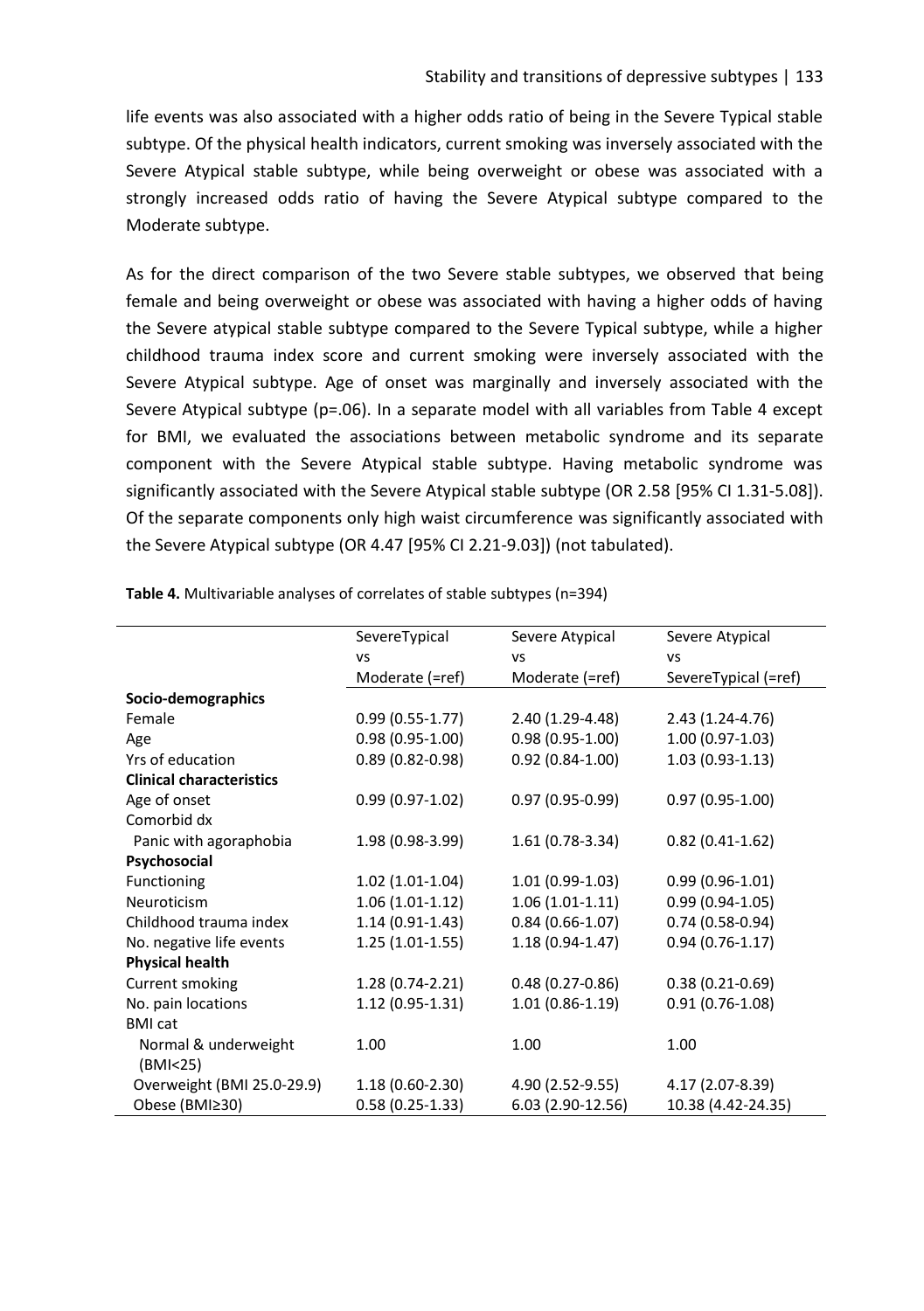#### **DISCUSSION**

This study demonstrates that depressive subtypes are relatively stable over 2 years. In our sample of 488 persons with a depressive diagnosis at both baseline and a 2-year follow-up, 76% manifested the same symptom profile at both measurements. The three subtypes identified at each time point in this study confirm the subtypes that we earlier identified in the baseline data (Lamers et al., 2010). These include Moderate and a Severe Typical subtypes with typical symptoms such as decreased appetite and weight loss, but with differential severity, and a Severe Atypical subtype characterized by overeating and weight gain. The subtypes were characterized by different demographic and clinical correlates. For example, there was a predominance of females, more overweight and obesity, more metabolic syndrome, and less smoking in the Severe Atypical subtype. Further, the Severe Typical subtype was associated with comorbid panic disorders with agoraphobia, and higher functioning and neuroticism scores than the Moderate type and also more childhood trauma than the Severe Atypical subtype.

These findings support the validity of these subtypes of depression. Despite the necessity of selecting persistent cases, the fact that subtypes were similar to those of the full baseline sample demonstrates the generalizability of these findings to depressed patients in general. This study further expands our knowledge of subtypes by looking at the stability of subtypes, an essential requirement for the validity of the delineation of subtypes. The few prior studies that evaluated the stability of subtypes, examined psychotic and agitated/retarded subtypes, endogenous depression and melancholic depression. Stability rates from previous studies were 54% for psychotic, 65% agitated/retarded, and 50-65% for endogenous depression over an 8-year follow-up period (Young et al., 1987; Coryell et al., 1994). Another 15 year follow up yielded a stability rate of 29% for melancholia (Angst et al., 2007). These stability rates were substantially lower than the 71% rate for the Severe Typical subtype, and 79% for the atypical subtype over 2 years in the present study. Differences in stability rates may in part be explained by differences in timeframes, criteria used for subtype definition and statistical methodology. To our knowledge, the present study is the first to evaluate the prospective stability of the atypical subtype. The question whether a stability rate of 76% is satisfactory is difficult to answer. Perfect stability (no transitions at all) seems impossible as some changes from severe to moderate types are to be expected with the waxing and waning of depression over time. We feel that in this light, 76% is a very decent stability rate, and is above the cut-off of 50% as used by others to indicate relative stability (Geiser et al., 2006; Kleinjan et al., 2010).

The transitions that we observed involved transitions across subtypes of different severity and transitions across types of a different nature of symptoms (typical/atypical). Most of the transitions did occur across types of different severity, but interestingly, hardly any persons changed from the Moderate subtype to the Severe Typical subtype. It seems that if persons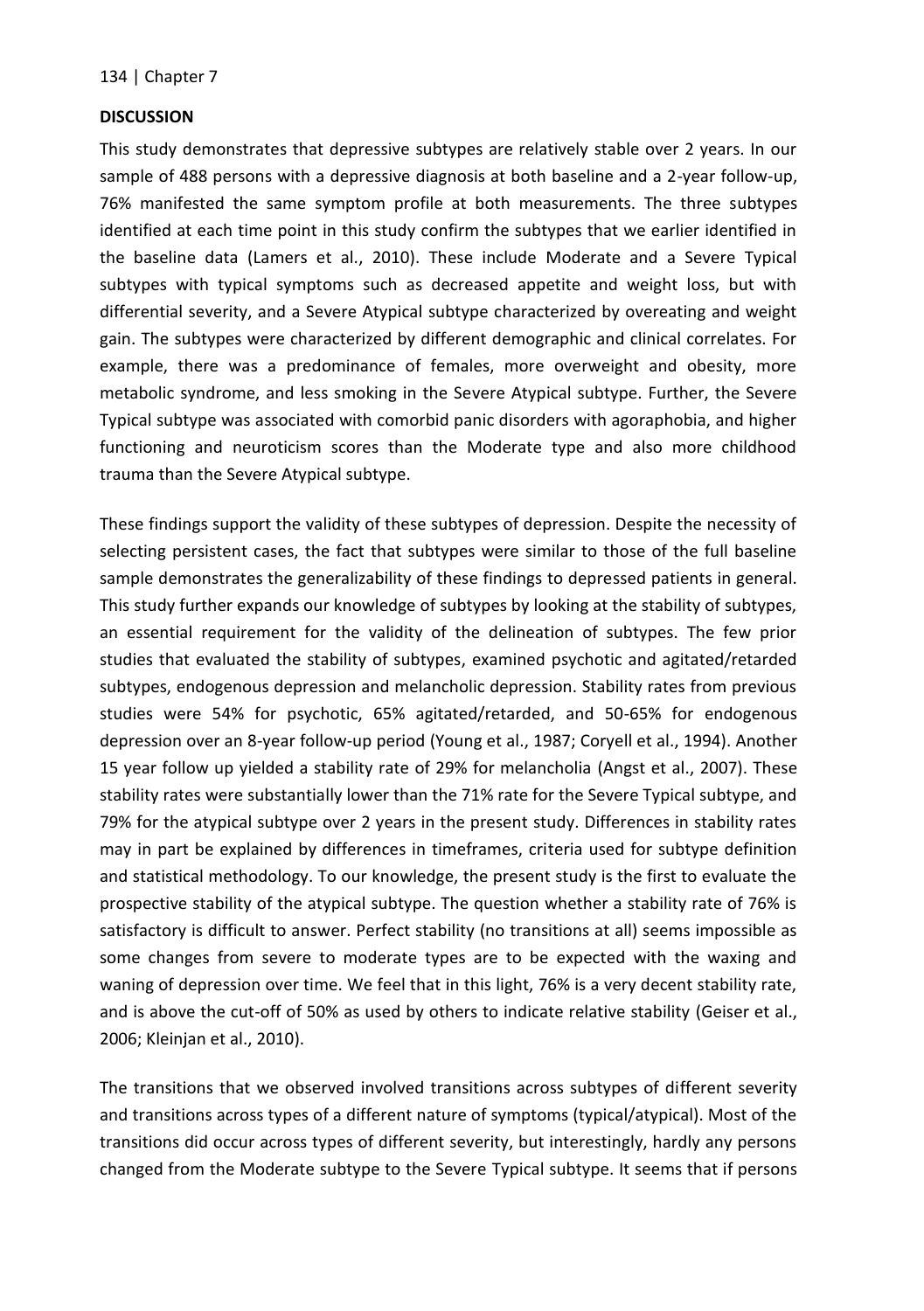with a Moderate subtype changed to a different subtype they almost exclusively changed to an Atypical subtype, while persons with a Severe Typical subtype seemed to change mostly to a Moderate subtype. This pattern of transitions was also observed in a sensitivity analysis using only persons with a high classification accuracy, defined as having a posterior probability ≥0.80 (n=317, data not shown). Overall, the pattern of transitions observed in this study points to a unidirectional transition process with persons transitioning mainly from Moderate to Severe Atypical , from Severe Atypical to Severe Typical, and from Severe Typical to Moderate, but with hardly any transitions from Moderate to Severe Typical, and from Severe Typical to Severe Atypical. Transitions from the Severe Atypical to Severe Typical subtype may represent the phenomenon that endogenous/melancholic symptoms increase with increasing age (Brodaty et al., 1997; Parker et al., 2001).

Evaluation of the correlates of depression among those with stable subtypes enabled us to define more homogeneous subgroups of depression. Our finding of a female preponderance and higher rates of overweight and metabolic syndrome in the Severe Atypical subtype confirms findings of earlier research on correlates of atypical depression (Sullivan et al., 2002; Matza et al., 2003; Angst et al., 2006). Higher BMI and more metabolic syndrome may indicate that persons with atypical depression have more obesity and other metabolic abnormalities. A previous study that linked metabolic abnormalities and depression suggested that such a subtype of depression could be labeled as 'metabolic depression' (Vogelzangs et al., 2011), but more research is needed to warrant such a label. The specific mechanisms for the higher rates of obesity in persons with atypical depression should be systematically investigated in future studies. Atypical depression and metabolic dysregulations leading to obesity may share the same etiologic pathways, but obesity could also be simply the result of the overeating associated with atypical depression. A recent review evaluating longitudinal associations between depression and BMI and vice versa, obesity was found to increase the risk of depression, but depression was also found to be predictive of developing obesity (Luppino et al., 2010). In the only study that considered influence of atypical symptoms, atypical depression was found to mediate the association between childhood depressive symptoms and excessive weight gain in adolescence (Hasler et al., 2005). Recent work involving the fat-mass and obesity associated gene (FTO), has shown that depression moderates the effect of the FTO gene on BMI, thereby suggesting that FTO may contribute to the association between obesity and depression (Rivera et al., 2012). This is a good example of a finding where subtyping of depression into more homogeneous subgroups may lead to discovery of distinct etiologic mechanisms.

The typical subtype's higher score on childhood trauma compared to the atypical subtype and more negative life events than the moderate subtype highlight the importance of (early) life experiences/environmental factors in the development of typical/melancholic subtypes (Frank et al., 1994; Harkness and Monroe, 2002; Angst et al., 2007). The lesser severity of the moderate subtype was confirmed by lower functioning and neuroticism scores. Some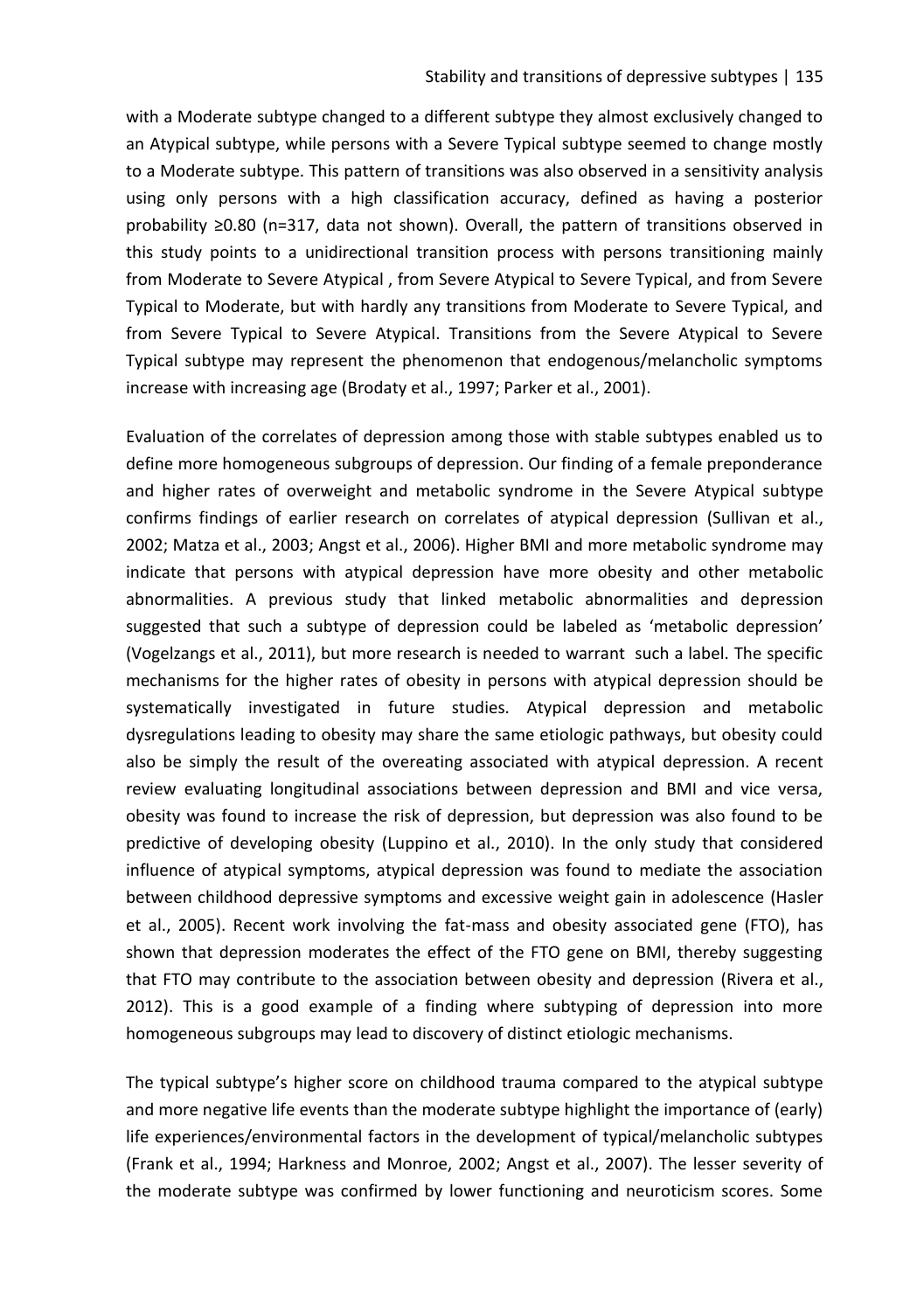correlates that we previously found to be associated with subtypes (family history, age of onset, and duration of symptoms) were not significantly associated with the stable subtypes in the current study. This may be explained by the fact that in the current analyses we used stable subtypes instead of subtypes based on cross-sectional analyses which may be less reliable, although Stoolmiller and colleagues (2005) found family history to be predictive of a chronic course.

Several researchers have given an overview of depressive subtypes. Recently, Lichtenberg and Belmaker made an intuition-based proposal for classifying depressions (Lichtenberg and Belmaker, 2010). In the list of 10 -sometimes somewhat overlapping- subtypes, atypical depression was listed as a type whose pathophysiology may involve romantic disappointment, although no evidence for this was presented. In their overview, no other symptom-based types were described. Bech (2010) presented another subtyping schema. In this schema, the following types were distinguished: 'primary depression (melancholia)', 'secondary (to stress) depression', 'secondary (to medication) depression', and 'less than Major Depression' subtypes. Atypical depression was categorized under the primary depression, while our severe typical subtype may overlap with the unipolar depression listed. Where our moderate subtype would fit is unclear, it may be a milder form of unipolar depression. In a comprehensive review of subtyping models, Baumeister and Parker conducted a literature search and classified subtypes by symptom-based, etiology-based, and time of onset-based subtypes (Baumeister and Parker, 2011). Female depression and treatment resistant depression were mentioned as well, but judged as too unspecific to qualify as a subtype of depression. The four symptom-based types were melancholic (or typical), psychotic, atypical, and anxious depression. We identified typical and atypical subtypes, but not the psychotic or anxious subtypes. The concept of anxious depression may however overlap with melancholic and atypical types.

When interpreting the results of this study, several limitations should be taken into consideration. The sample of outpatients may not generalize to inpatient samples. Selection of persons with 12-month diagnoses at both measurements may have differentially included people with a chronic course of depression. For some instruments, no official Dutch translation was available (Life Chart, MDQ, Family tree inventory, Life events, Pain scale) but these questionnaires were translated to Dutch and then back-translated to English as a check. Also, as in any prospective study, the differential loss to follow up of people with depression may have led to some bias in the sample. Furthermore, some potential limitations of the LTA should be noted. We used only DSM-IV symptoms of depression in our models, which may have limited the analyses. However, a prior LCA based on baseline data only and including more symptoms of depression revealed the same subgroups as were found in the current analyses (Lamers et al., 2010), which seems to suggests that adding more symptoms to the model does not necessarily change the outcome of the model. Second, in the current analyses we used 2 time-points and had relative stable subtypes.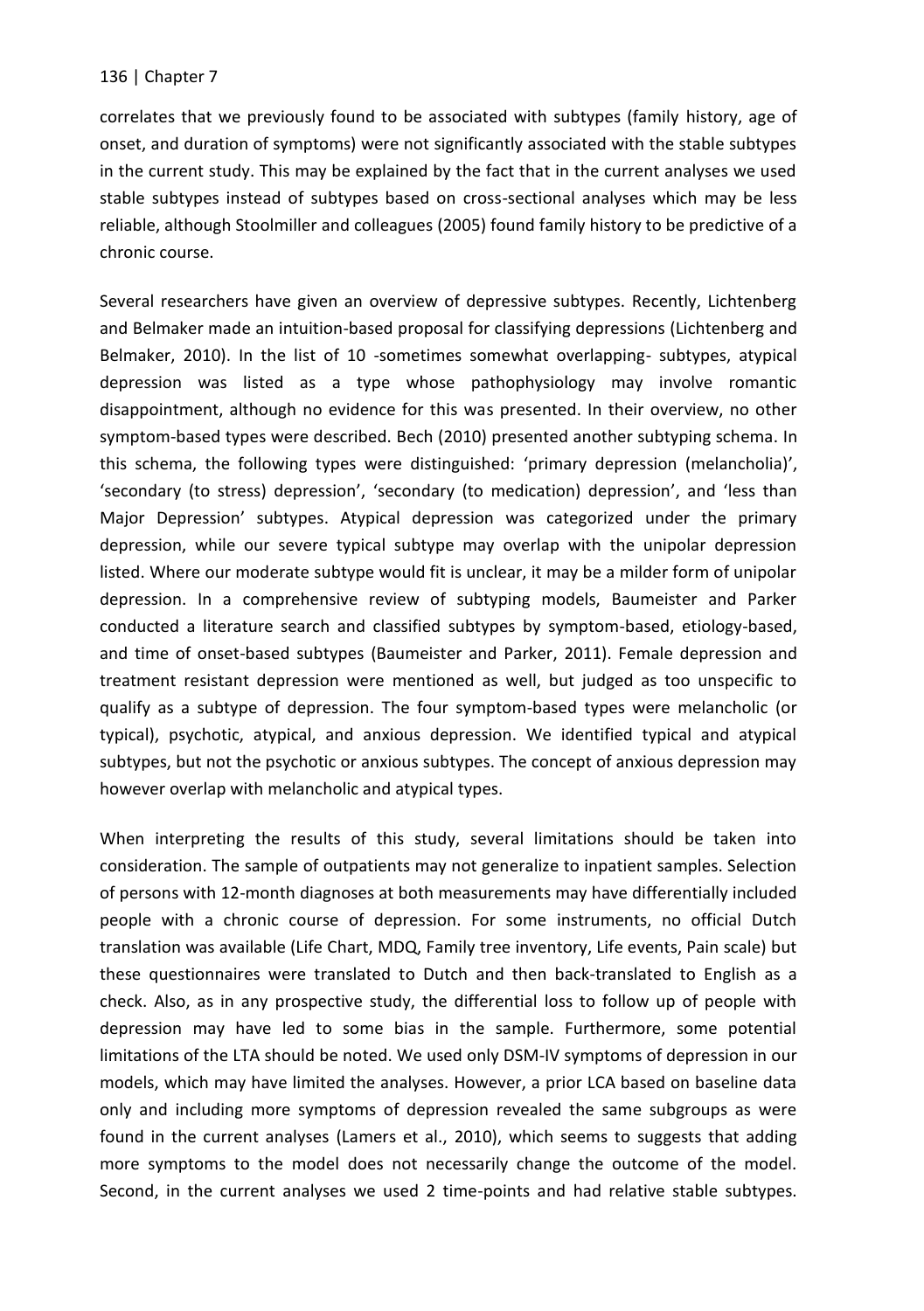Although two time points suffice for LTA analysis, it is possible that if we had had more follow-up measurements, more transitions would have occurred, and that the current results are therefore an overestimation of the true stability. Third, we evaluated transitions across a rather short period of two years. Although it has been reported that most symptom changes generally occur in the first year after the start of an episode (Penninx et al., 2008), future research should evaluate whether stability of symptomatology is indeed similar when longer time periods are used. Furthermore, although some have used a cutoff of 50% to indicate relative stability and our stability rates are well above that, the interpretation of stability rates remains somewhat arbitrary. A relevant observation of our study, however, is that transitions between severe typical and severe atypical depression were not frequently occurring (only observed for 5 and 9% respectively), indicating that when depression is chronic persons generally present similar subtype symptoms over time. Lastly, we would like to note that because our purpose was to evaluate stability of subtypes of persons with a depression, only persons with a depression at both time points could be included. Had we included all respondents, regardless of depression status, more transition would have occurred due to onset and offset of depression.

To conclude, in the past decade there has been an increased interest in identifying more homogeneous subtypes of depression but stability of such subtypes has often been overlooked, even though stability is an important characteristic that a clinically meaningful subtypes should possess. This study showed that depressive subtypes are relatively stable over 2 years of follow-up and have partly distinct determinants.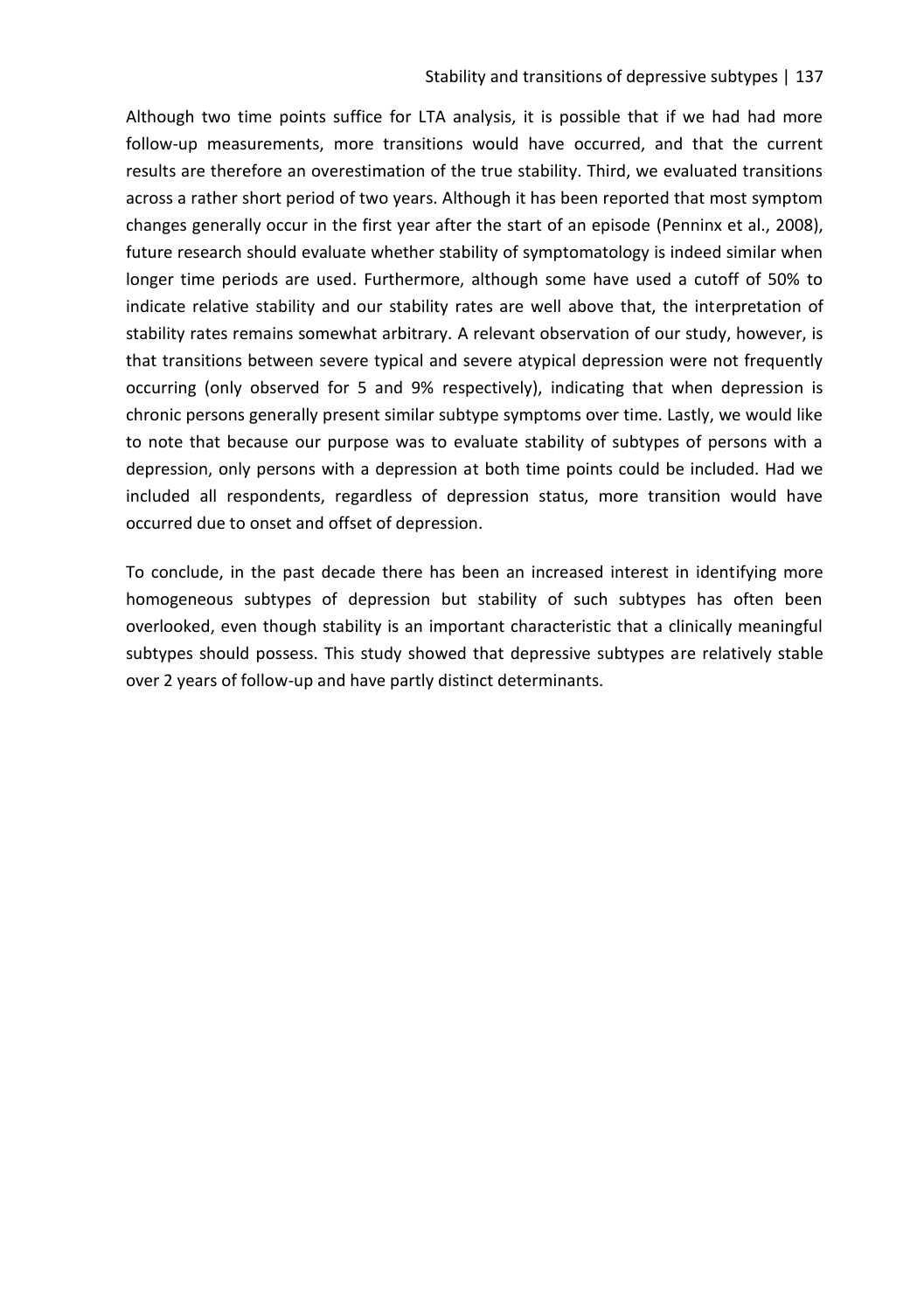#### **REFERENCES**

Andrews G, Peters L. The psychometric properties of the Composite International Diagnostic Interview. Social Psychiatry and Psychiatric Epidemiology 1998; 33: 80-88.

Angst J, Gamma A, Benazzi F, Ajdacic V, Rossler W. Melancholia and atypical depression in the Zurich study: epidemiology, clinical characteristics, course, comorbidity and personality. Acta Psychiatrica Scandinavica 2007; 155: 72-84.

Angst J, Gamma A, Benazzi F, Silverstein B, Ajdacic-Gross V, Eich D, Rossler W. Atypical depressive syndromes in varying definitions. European Archives of Psychiatry and Clinical Neuroscience 2006; 256: 44-54.

Baumeister H, Parker G. Meta-review of depressive subtyping models. Journal of Affective Disorders 2011, doi:10.1016/j.jad.2011.1007.1015.

Bech P. Struggle for subtypes in primary and secondary depression and their mode-specific treatment or healing. Psychotherapy and Psychosomatics 2010; 79: 331-338.

Brodaty H, Luscombe G, Parker G, Wilhelm K, Hickie I, Austin MP, Mitchell P. Increased rate of psychosis and psychomotor change in depression with age. Psycholgical Medicine 1997; 27: 1205-1213.

Brugha T, Bebbington P, Tennant C, Hurry J. The List of Threatening Experiences: a subset of 12 life event categories with considerable long-term contextual threat. Psychological Medicine 1985; 15: 189-194.

Buist-Bouwman MA, Ormel J, De Graaf R, Vilagut G, Alonso J, Van Sonderen E, Vollebergh WA. Psychometric properties of the World Health Organization Disability Assessment Schedule used in the European Study of the Epidemiology of Mental Disorders. International Journal of Methods in Psychiatric Research 2008; 17: 185-197.

Chwastiak LA, Von Korff M. Disability in depression and back pain: evaluation of the World Health Organization Disability Assessment Schedule (WHO DAS II) in a primary care setting. Journal of Clinical Epidemiology 2003; 56: 507-514.

Collins LM, Wugalter SE. Latent class models for stage-sequential dynamic latent variables. Multivariate Behavioural Research 1992; 27: 131-157.

Coryell W, Winokur G, Shea T, Maser JD, Endicott J, Akiskal HS. The long-term stability of depressive subtypes. American Journal of Psychiatry 1994; 151: 199-204.

Costa PT, McCrae RR. Domains and facets: hierarchical personality assessment using the revised NEO personality inventory. Journal of Personality Assessment 1995; 64: 21-50.

Frank E, Anderson B, Reynolds CF, III, Ritenour A, Kupfer DJ. Life events and the research diagnostic criteria endogenous subtype. A confirmation of the distinction using the Bedford College methods. Archives of General Psychiatry 1994; 51: 519-524.

Fyer AJ, Weissman MM. Genetic linkage study of panic: clinical methodology and description of pedigrees. American Journal of Medical Genetics 1999; 88: 173-181.

Geiser C, Lehmann W, Eid M. Separating "rotators" from "nonrotators" in the Mental Rotations Test: A multigroup latent class analysis. Multivariate Behavioral Research 2006; 41: 261-293.

Gold PW, Chrousos GP. Organization of the stress system and its dysregulation in melancholic and atypical depression: high vs low CRH/NE states. Molecular Psychiatry 2002; 7: 254-275.

Graaf R de, Bijl RV, Smit F, Vollebergh WA, Spijker J. Risk factors for 12-month comorbidity of mood, anxiety, and substance use disorders: findings from the Netherlands Mental Health Survey and Incidence Study. American Journal of Psychiatry 2002; 159: 620-629.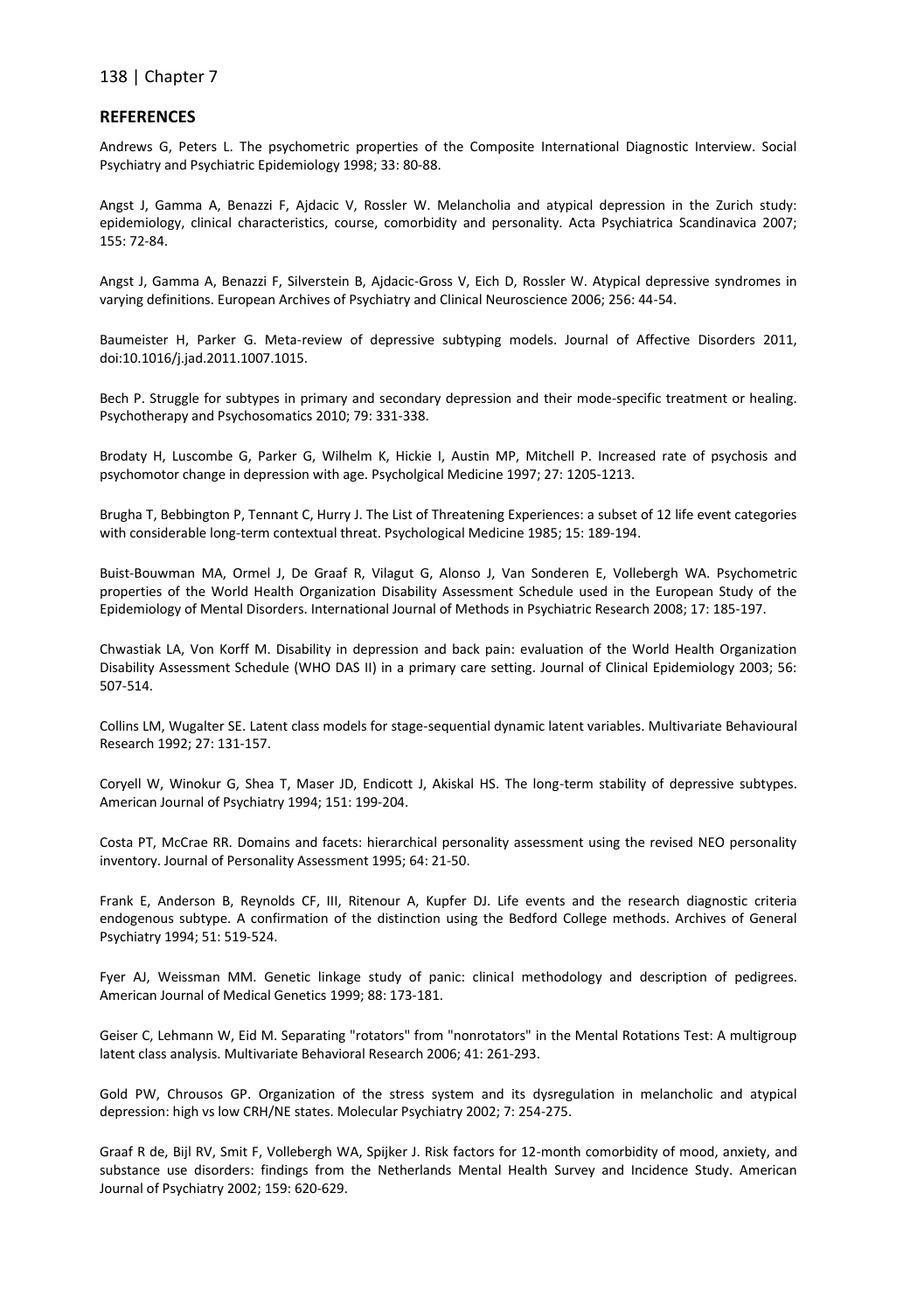Graham JW, Collins LM, Wugalter SE, Chung NK, Hansen WB. Modeling transitions in latent stage-sequential processes: a substance use prevention example. Journal of Consulting and Clinical Psychology 1991; 59: 48-57.

Harkness KL, Monroe SM. Childhood adversity and the endogenous versus nonendogenous distinction in women with major depression. American Journal of Psychiatry 2002; 159: 387-393.

Hasler G, Pine DS, Kleinbaum DG, Gamma A, Luckenbaugh D, Ajdacic V, Eich D, Rossler W, Angst J. Depressive symptoms during childhood and adult obesity: the Zurich Cohort Study. Molecular Psychiatry 2005; 10: 842-850.

Hirschfeld RM, Williams JB, Spitzer RL, Calabrese JR, Flynn L, Keck PE, Jr., Lewis L, McElroy SL, Post RM, Rapport DJ, Russell JM, Sachs GS, Zajecka J. Development and validation of a screening instrument for bipolar spectrum disorder: the Mood Disorder Questionnaire. American Journal of Psychiatry 2000; 157: 1873-1875.

Hoekstra HA, Ormel J, de Fruyt F. Handleiding NEO persoonlijkheidsvragenlijsten NEO-PI-R en NEO-FFI. 1996. Swets Test Services: Lisse.

IDS/QIDS. Instruments in English and Multiple Translations. (http://www.ids-qids.org/tr-dutch.html). Accessed 6 January 2012.

Kleinjan M, Wanner B, Vitaro F, Van den Eijnden RJ, Brug J, Engels RC. Nicotine dependence subtypes among adolescent smokers: examining the occurrence, development and validity of distinct symptom profiles. Psychology of Addictive Behaviors 2010; 24: 61-74.

Lamers F, de Jonge P, Nolen WA, Smit JH, Zitman FG, Beekman AT, Penninx BW. Identifying depressive subtypes in a large cohort study: results from the Netherlands Study of Depression and Anxiety (NESDA). Journal of Clinical Psychiatry 2010; 71: 1582-1589.

Lamers F, Hoogendoorn AW, Smit JH, van Dyck R, Zitman FG, Nolen WA, Penninx BWJH. Socio-demographic and psychiatric determinants of attrition in the Netherlands Study of Depression and Anxiety (NESDA). Comprehensive Psychiatry 2012; 53: 63-70.

Lewinsohn PM, Pettit JW, Joiner TE, Jr., Seeley JR. The symptomatic expression of major depressive disorder in adolescents and young adults. Journal of Abnormal Psychology 2003; 112: 244-252.

Lichtenberg P, Belmaker RH. Subtyping major depressive disorder. Psychotherapy and Psychosomatics 2010; 79: 131-135.

Luppino FS, de Wit LM, Bouvy PF, Stijnen T, Cuijpers P, Penninx BW, Zitman FG. Overweight, obesity, and depression: a systematic review and meta-analysis of longitudinal studies. Archives of General Psychiatry 2010; 67: 220-229.

Lyketsos CG, Nestadt G, Cwi J, Heithoff K, Eaton WW. The life chart interview: a standardized method to describe the course of psychopathology. International Journal of Methods in Psychiatric Research 1994; 4: 143-155.

Matza LS, Revicki DA, Davidson JR, Stewart JW. Depression with atypical features in the National Comorbidity Survey: classification, description, and consequences. Archives of General Psychiatry 2003; 60: 817-826.

Minor KL, Champion JE, Gotlib IH. Stability of DSM-IV criterion symptoms for major depressive disorder. Journal of Psychiatric Research 2005; 39: 415-420.

Nierenberg AA, Pava JA, Clancy K, Rosenbaum JF, Fava M. Are neurovegetative symptoms stable in relapsing or recurrent atypical depressive episodes? Biological Psychiatry 1996; 40: 691-696.

Nylund K. Latent transition analysis: Modeling extensions and an application to peer victimization. 2007. Doctoral dissertation, University of California: Los Angeles.